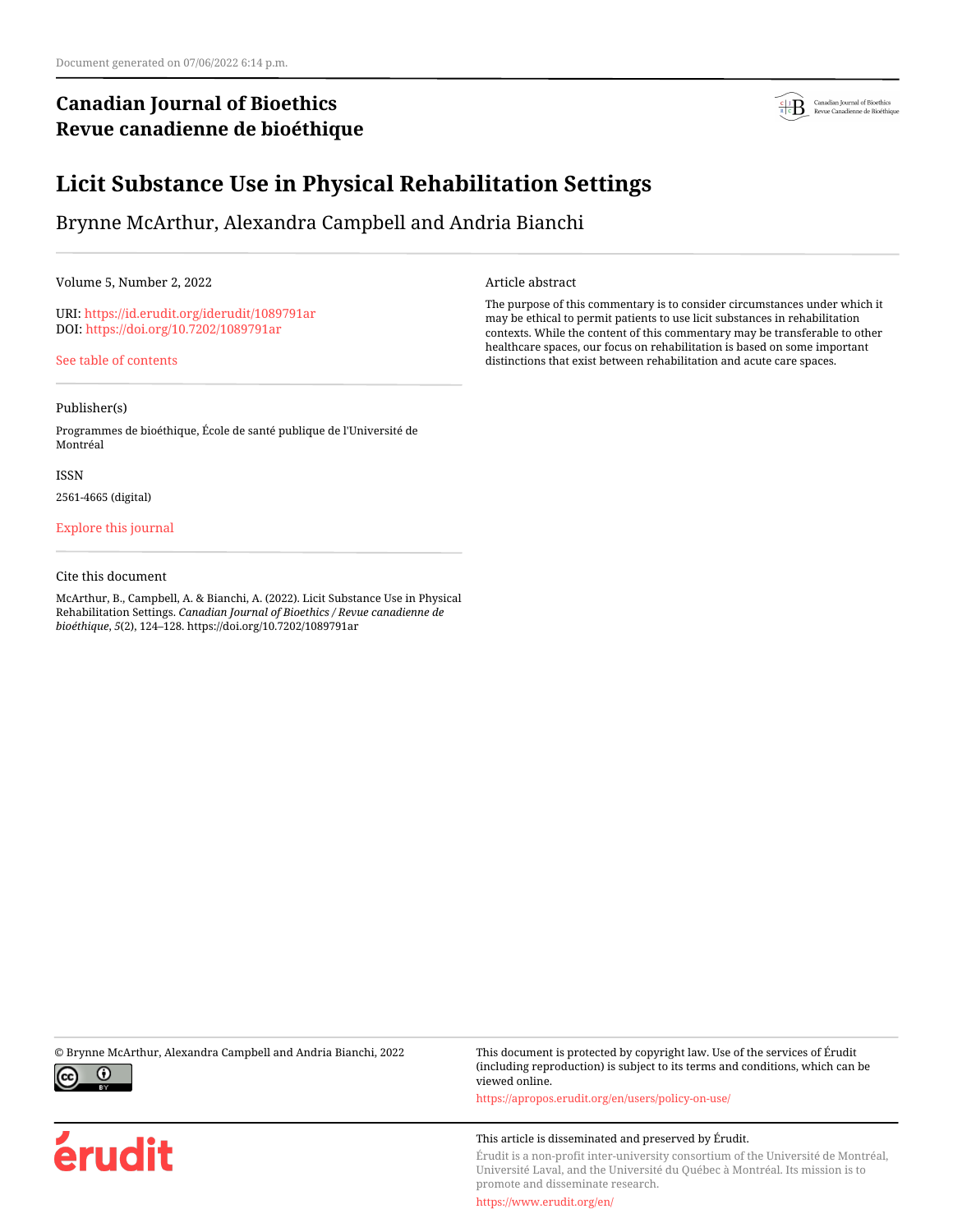

**COMMENTAIRE CRITIQUE / CRITICAL COMMENTARY** (ÉVALUÉ PAR LES PAIRS / PEER-REVIEWED)

# **Licit Substance Use in Physical Rehabilitation Settings**

Brynne McArthura,b, Alexandra Campbell<sup>c</sup>, Andria Bianchia,d,e

L'objectif de ce commentaire est d'examiner les circonstances The purpose of this commentary is to consider circumstances dans lesquelles il peut être éthique de permettre aux patients de under which it may be ethical to permit patients to use licit consommer des substances licites dans des contextes de substances in rehabilitation contexts. While the content of this réadaptation. Bien que le contenu de ce commentaire puisse commentary may be transferable to other healthcare spaces, être transposé à d'autres espaces de soins de santé, l'accent our focus on rehabilitation is based on some important mis sur la réadaptation est fondé sur certaines distinctions distinctions that exist between rehabilitation and acute care importantes qui existent entre la réadaptation et les espaces de spaces. soins aigus.

## **Résumé Abstract**

### **Mots-clés Keywords**

consommation de substances psychoactives, réadaptation, substance use, rehabilitation, harm reduction, person-centred, réduction des méfaits, centré sur la personne, centré sur le patient-centred patient

### **Affiliations**

<sup>a</sup> Bioethics Department, University Health Network, Toronto, Ontario, Canada

**b School of Rehabilitation Sciences, McMaster University, Hamilton, Ontario, Canada** 

<sup>c</sup> Centre for Clinical Ethics, Unity Health Toronto, Toronto, Ontario, Canada

d KITE Research Institute, Toronto Rehabilitation, Toronto, Ontario, Canada

e Dalla Lana School of Public Health, University of Toronto, Toronto, Ontario, Canada

**Correspondance / Correspondence:** Andria Bianchi, [andria.bianchi@utoronto.ca](mailto:andria.bianchi@utoronto.ca)

## **CASE**

Courtney was recently in a motor vehicle accident, resulting in spinal and upper extremity fractures. After the accident, she was admitted to an acute care hospital and then transferred to an inpatient unit at a physical rehabilitation centre. As part of Courtney's rehabilitation, her clinical team recommends a number of therapies, and she consents to all recommendations. Courtney has a good support network of friends who visit frequently and take her outside for fresh air. On one occasion, a clinician sees Courtney with her friends. The group appears to be drinking alcohol and smoking cannabis. Although both alcohol and cannabis are legal substances in this rehabilitation centre's jurisdiction, the centre does not permit patients to use substances during their inpatient journey regardless of whether they are legal or consumed off-property. The clinical team approaches Courtney after being informed of the staff member's observations, and in response to the team's queries, Courtney states that alcohol and cannabis are a regular part of social activities with friends. She communicates good knowledge of the risks and knows where to seek support if ever needed. Courtney also expresses frustration upon learning of the rehabilitation centre's position/prohibition of patients consuming these legal substances, especially since she will consume them postdischarge.

## **INTRODUCTION**

Cases such as Courtney's occur in rehabilitation and acute care settings; patients sometimes remain on or leave hospital premises to engage in licit (e.g., smoking cigarettes) and/or illicit (e.g., using heroin) activities. The response of healthcare organizations to these activities differ depending on 1) whether there exist relevant policies, 2) staff members' values and beliefs, 3) clinical contraindications, and/or 4) the patient(s) involved. The purpose of this commentary is to consider circumstances under which it may be ethical to permit patients to use licit substances in rehabilitation contexts.[1](#page-1-0) While the content of this commentary may be transferable to other healthcare spaces, our focus on rehabilitation is based on our professional experiences and some important distinctions that exist between rehabilitation and acute care settings. Furthermore, there is reason to believe that substance use may be prevalent for at least some populations within a rehab context.

In the first part of this commentary, we discuss physical rehabilitation and person-centredness. We then introduce the topic of substance use and consider why some patients may want to use licit substances. In the third section, we consider whether a harm-reduction approach to care and substance use may be apt for rehabilitation contexts. Ultimately, we suggest that it may be ethical to allow patients in rehabilitation to use licit substances in some circumstances.

<span id="page-1-0"></span>l <sup>1</sup> We focus our attention on legally-permitted substances since ethics considerations, rather than legal considerations, are what require scrutiny. However, our focus on licit substances is not meant to suggest that the use of illicit substances is necessarily unethical.

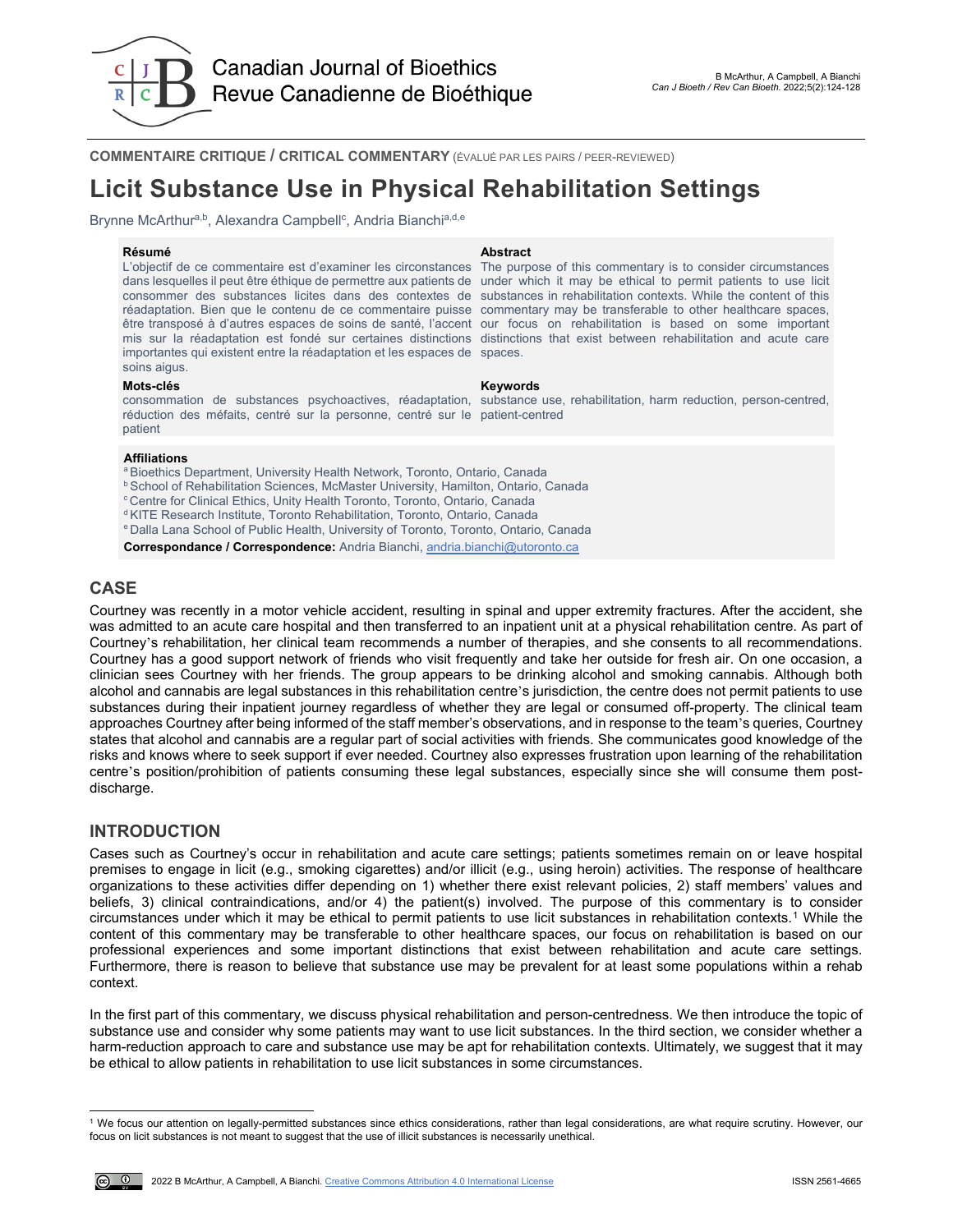## **REHABILITATION AND PERSON-CENTREDNESS**

Rehabilitation centres provide therapeutic techniques that aim to improve function and reduce disability for people with various physical and cognitive impairments (congenital and acquired). People of any age may require rehabilitation at any time and for many reasons, such as when recovering from surgery, illness, motor vehicle accidents, etc. Although outpatient and addiction rehabilitation centres exist, this commentary focuses on inpatients receiving support for anything other than substance use itself.<sup>[2](#page-2-0)</sup>

The primary goal of rehabilitation is to reduce disability and improve and/or regain functioning through methods that promote independence and autonomy (1). A person-centred philosophy is at the core of rehabilitation, where each patient is regarded as a person who has goals, values, and beliefs that extend beyond hospital walls. A person-centred approach to care is important for all healthcare facilities to implement, though it may be particularly important for rehabilitation since a primary goal is to increase independence prior to discharging back home/to the community. A patient's rehabilitation journey and care provision will likely depend on their individual values, beliefs, and post-discharge preferences. For instance, if a person with a new physical disability values living in and wants to be discharged to a two-storey home with stairs and no main-level washroom, then the rehabilitation team may develop recommendations based on this goal; they may spend substantial time on stair-climbing, ensure that all at-home supports are in place to mitigate falls, etc. Person-centred care involves maintaining a holistic view of patients and empowering them to participate in decisions about care provision and discharge planning so their values and goals can be realized.

## **SUBSTANCE USE AND INPATIENTS IN REHAB**

A common practice within all inpatient medical settings is to strongly discourage or require that patients abstain from all substance use, regardless of whether legal constraints exist. "Substance use" is an umbrella term that describes "the use of drugs or alcohol... [including] cigarettes, illegal drugs, prescription drugs, inhalants and solvents" (2).<sup>3</sup> Using any substance brings with it potentially detrimental health consequences, so the intention of prohibiting substance use or encouraging abstinence may be good. For instance, we know that smoking cigarettes causes approximately 80% of deaths from chronic obstructive pulmonary disease (COPD), leads to an increased likelihood of developing cataracts, cancer, etc. (4). Because of consequences related to smoking cigarettes, it seems reasonable that a healthcare facility may want to prohibit patients from smoking. Similarly, known short-term and long-term health effects about cannabis may influence organizations to ban or discourage its use (5). Additionally, some substances may lead to consequences that pose barriers for a person's care plan. For instance, if fatigue is a consequence of substance use, then one may be less willing to participate in therapeutic activities that require energy after using the substance.

Promoting patients' overall health is a sensible goal for any health facility. Typically, when a person who uses substances is in a healthcare setting that does not permit such use, the clinical team may propose options to help them abstain. Depending on the type of substance and potential consequence(s) of stopping, these options may include smoking cessation support (e.g., nicotine replacement therapies), opioid agonist therapies (e.g., buprenorphine, methadone), counselling, peer support, etc. From some perspectives, providing patients with options to help manage withdrawal symptoms may be considered one way to promote patient involvement and autonomous decision-making in a way that aligns with person-centredness. Additionally, supporting abstinence may seem to align with principles of beneficence and non-maleficence.

However, suppose that in the above-mentioned case, Courtney tells the clinical team she plans to continue to smoke cannabis off-hospital property even if they have a conflicting view; she makes an autonomous and well-informed decision to continue to use a legally permissible substance and *not* to abstain in accordance with clinical recommendations. In this scenario, threatening discharge or failing to offer support would oppose what it means to provide person-centred care. A person-centred approach would presumably involve acknowledging Courtney's plan to smoke cannabis both during and after her rehabilitation admission, working with her to explore how cannabis may influence her rehabilitation goals, and establishing mutually agreed upon parameters about when she can use cannabis so that it will not interfere with her therapy (e.g., after completing strenuous activities in the therapy gym). Additionally, a person-centred approach may involve taking on certain risks and teaching new skills. For instance, if Courtney's substance use puts her at a greater risk of falls, and if this is a risk that she wants to take, then the team may decide to teach her how to fall safely, how to get up, explore whether her home environment should be altered to reduce possible harms, etc. Insofar as person-centred care is an ethical philosophy to prioritize in rehabilitation, then working in accordance with Courtney's overall goals and values is important.

In addition to person-centredness, an abstinence-only philosophy may lead to unintended and avoidable harms. According to a 2018 study, abstinence as a form of substance use management can motivate patients to find alternative, potentially dangerous ways to use substances, or they may refuse to receive care altogether (6). Having an abstinence-only policy can also influence a person's recovery since it may result in early discharge (e.g., patients discharging against medical advice or staff discharging patients who use substances against the policy), risky substance use behaviour, and stigma from staff toward

<span id="page-2-0"></span> <sup>2</sup> This commentary argues that it is ethically defensible to permit patients to use licit substances while receiving rehabilitation. Permitting licit substance use for a person receiving rehabilitation support for licit substance use (e.g., smoking cessation) would be in contradiction to the goal of that type of rehabilitation.

<span id="page-2-1"></span>It is important to note that a person who uses substances does not necessarily have a substance use disorder (SUD). According to the Diagnostic and Statistical Manual of Mental Disorders 5 (DSM-5), 11 criteria are relevant to a SUD diagnosis; a person must meet two or more criteria within twelve months in order to be diagnosed (3).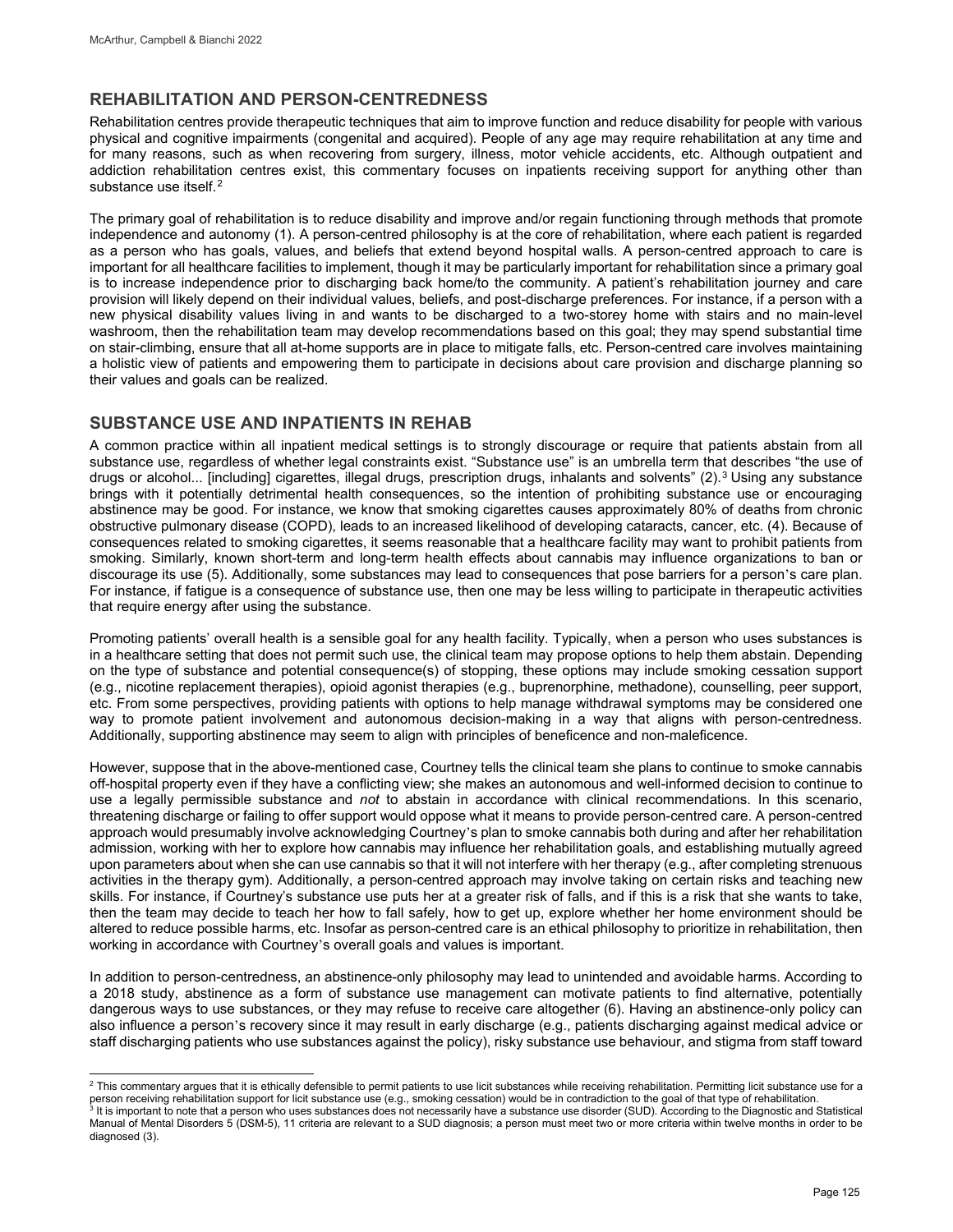those using substances (7). Furthermore, if abstinence is required and a withdrawal plan is managed without appropriate expertise, then withdrawal symptoms and pain can cause substantial distress for all (8). Finally, we know that requiring (undesired) abstinence can cause challenging dynamics to arise amongst patients and staff (7).

It may be the case that most health facilities assume that in-hospital abstinence will extend into discharge. However, shortterm interventions for substance use, such as abstinence during a hospital admission, are insufficient for generating long-term behavioural change (8). Therefore, ceasing substance use while receiving rehabilitation is unlikely to alter the patient's postdischarge behaviour; this means that a patient's performance in rehabilitation may not adequately reflect their functioning in the real world. As described in Courtney's case, she explicitly informed her care team that alcohol and cannabis are a regular part of her and her friends' lives. It is unlikely that she will maintain abstinence post-discharge regardless of the rehabilitation centre's policy. Ultimately, substance use alters thinking and behaviour, so if Courtney receives rehabilitation while sober, but uses substances when discharged, then her ability to perform certain activities and the activities' level of risk may differ from what the clinical team witnessed.

While these questions and complexities related to substance use likely exist in any healthcare setting, the challenges with prohibiting licit substance use are even more important to consider for rehabilitation contexts. Rehabilitation is supposed to prepare people to live as independently as possible and to offer care that aligns with their individual goals, values, and preferences so they can successfully and meaningfully transition to the community. If a person will presumably engage in legally permitted activities post-discharge, including substance use, then it may be worthwhile for clinical teams to consider what these activities will look like in the community *during* their time in rehabilitation. A person who commences "new" activities post-discharge (e.g., substance use) may encounter unanticipated challenges that interfere with their meaningful and successful transition home.

## **HARM REDUCTION AND REHABILITATION**

Requiring patients to abstain from licit substance use means that individuals such as Courtney may: 1) continue to use substances in a discrete and potentially dangerous way, 2) experience interpersonal conflict with team members, 3) experience pain if a careful withdrawal management plan is not established, and 4) fail to have a safe and successful discharge. Furthermore, an abstinence-only model fails to respect differing perspectives on licit substance use and the various lifestyles that people may autonomously choose to pursue post-discharge, preventing person-centred care from being fully realized.

If the goal of rehabilitation is to provide person-centred care to all who may benefit, then a harm-reduction approach may be a suitable alternative to abstinence-only policies. Harm reduction is a philosophy of care that aims to reduce harms associated with a particular behaviour; for the purposes of this paper, harm reduction refers to mitigating potential harms that come with continuing to use licit substances during inpatient rehabilitation treatment (9). Implementing a harm-reduction approach in rehabilitation would involve: 1) encouraging inpatients to be transparent about licit substance use, 2) offering support about when and/or how to use substances during rehabilitation and post-discharge, and 3) providing counselling for patients who want to abstain. The goal of a harm-reduction approach would be to minimize harms in relation to substance use while also enabling patients to gain the many benefits that come from rehabilitation. This approach would enable patients to receive rehabilitation in a manner that accords with their goals and values, and empower the clinical team and patient to prepare for a successful and safe discharge.

One response may be that patients who use any substance will not benefit from rehabilitation. However, this claim is unwarranted, as demonstrated by a spinal cord rehabilitation program in British Columbia (9). This spinal cord program implements a harm-reduction approach for inpatients with (licit and illicit) alcohol/drug dependencies who are unable or unwilling to abstain from use. If a patient wants to abstain from substance use, then the program offers withdrawal and abstinence support since "abstinence… is recognized as the ideal basis of health" (9). However, the program responds to the fact that abstinence is not a realistic option for many patients. Ultimately, the main goals of this program are to reduce conflict between patients and staff (which can stem from differing responses related to substance use), increase the number of completed rehabilitation programs for those with substance dependencies, and maintain a relationship with patients postdischarge (9). Upon achieving these goals, the program predicts that patients experience less harm, staff have a better work environment, and the health care system incurs fewer costs (9). Other research also suggests that the use of harm reduction in hospital settings has the potential to improve hospital care retention, promote patient (person)-centredness, and reduce harms associated with substance use (7).

In addition to the above, a further concern about permitting patients to use licit substances may be that inebriated patients will become unruly or aggressive toward others (e.g., staff, patients). This possibility is problematic since staff have the right to work in a safe environment and other patients' safety, care, and well-being is a priority. In response, we would suggest that the possibility of unruliness or aggression does not justify prohibiting substances. However, it does mean that education and an open dialogue amongst patients and staff will be an important part of care planning. For instance, as part of their discussion, perhaps Courtney and her care team could discuss whether the possibility of unruliness, aggression, or disruption may result from her desired substance use while in rehabilitation. The team, including Courtney, could then explore whether any strategies exist to lessen this possibility. In some cases, perhaps especially if disruptive behaviours do result from substance use, negotiating a plan that involves managed substance administration from hospital staff could be considered (6).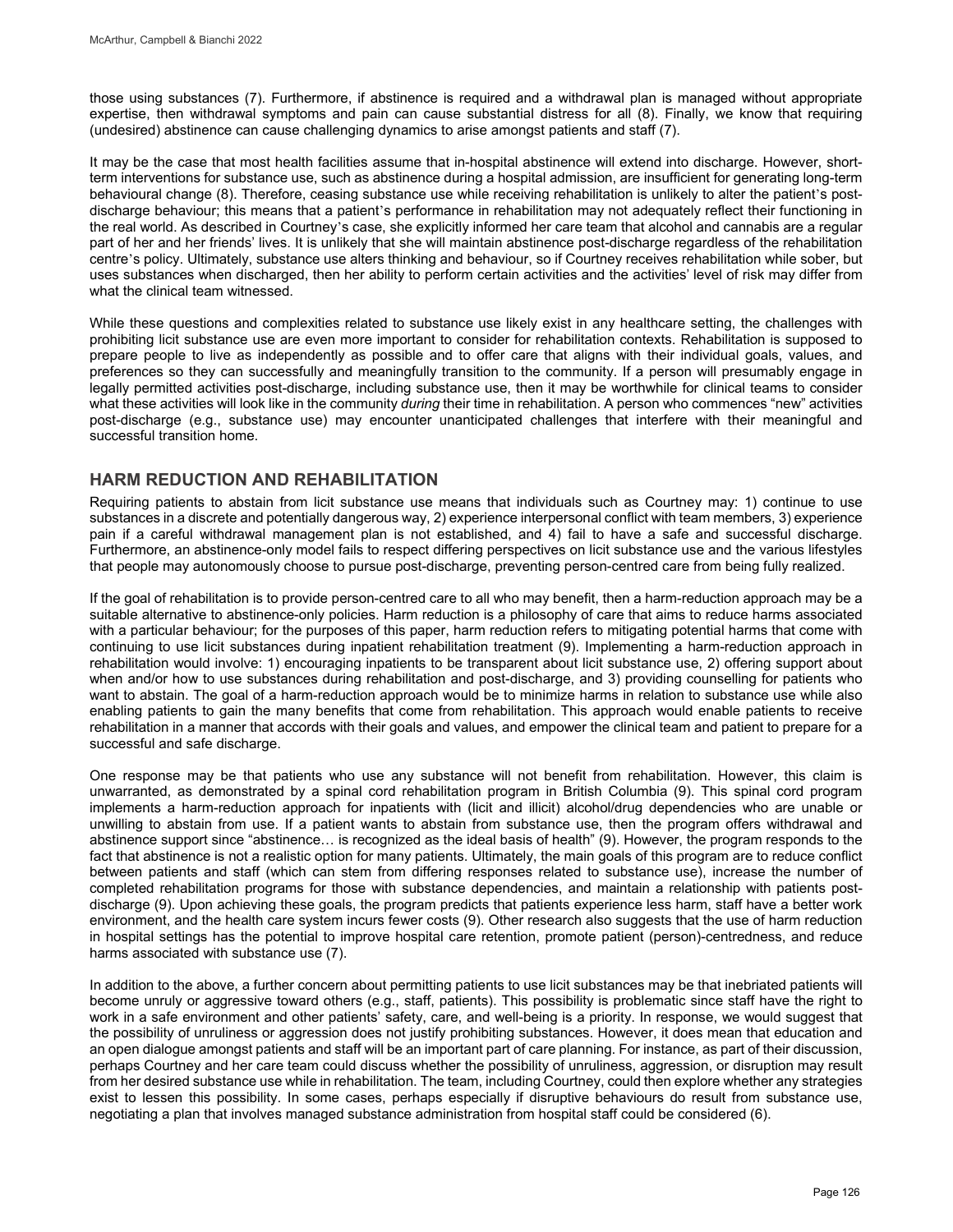The reduction of harm, a more efficient and appropriate use of health care resources, and the development of supportive therapeutic relationships are all ethically significant consequences of implementing a harm-reduction approach in rehabilitation. An additional benefit is that this approach is *truly* person-centred. Given the prevalence of licit substance use in Canada (10) and globally (11,12), abstaining from substances will not be a realistic goal for everyone, nor does it take into account an individual's autonomous choice of if, when, or how they may want to abstain.

It is particularly important to consider the need for a harm reduction strategy with respect to substance use in physical rehabilitation contexts/amongst people who may require rehab. Although there exists minimal information on the topic of substance use and rehabilitation specifically, existing literature suggests that at least some patients who may require physical rehabilitation are more likely than the general population to use substances; this literature mostly focuses on patients with spinal cord injuries. For instance, a 2019 study which reviewed de-identified patient health records to examine spinal cord injury and substance use found that people with spinal cord injury have an increased likelihood of alcohol use disorder, cannabis use disorder, opioid use disorder, and nicotine use disorder (13). Another study found that "[p]ersons with disabilities [generally speaking] are at a disproportionately greater risk for substance abuse problems than members of the general population" (14). This same study found that the prevalence of substance use in the United States for people with traumatic brain and spinal cord injuries, in addition to those with mental illness, approached or exceeded 50% (14). Increased prevalence of substance use amongst persons with disabilities is acknowledged in some disability-related resources as well (15).

Ultimately, if a patient is unable or unwilling to abstain from using licit substances while in physical rehabilitation, then proposing options beyond abstinence allows clinicians to honour the duty to provide beneficial care while also reducing harm. It is also worth noting that people who use substances are at a higher risk of being admitted to a hospital or rehabilitation centre for substance-related injuries, so introducing a method that may reduce the risk of future injury would benefit both the patient and the healthcare system (6).

## **CONCLUSION**

Overall, implementing a harm-reduction approach in rehabilitation would promote patient autonomy and independence, reduce potential harms from substance use and those incurred from not receiving rehabilitation, provide patients who use licit substances with benefits of rehabilitation, and influence the development of positive therapeutic relationships. Furthermore, if a person plans to use a substance post-discharge and if the substance has the potential to influence their health (e.g., to increase fatigue, risk of falls), then it makes sense to incorporate this reality as part of their inpatient care. Practicing rehabilitation skills in a manner that better mimics the home environment is essential to person-centredness and successful discharge planning. Ultimately, while some parameters may need to be established in order to ensure that patients can meaningfully participate in rehabilitation, a "zero tolerance" policy may not always be the most effective or most ethical.

soutien dans l'analyse documentaire initiale.

Deux des auteurs (Bianchi et Campbell) travaillent pour des réseaux hospitaliers financés par des fonds publics qui exprimées dans ce commentaire ne sont pas nécessairement their employers. celles de leurs employeurs.

### **Édition/Editors:** Anne Hudon & Aliya Affdal

Les éditeurs suivent les recommandations et les procédures The editors follow the recommendations and procedures décrites dans le [Code of Conduct and Best Practice Guidelines](http://publicationethics.org/resources/code-conduct) outlined in the COPE Code of Conduct and Best Practice [for Journal Editors](http://publicationethics.org/resources/code-conduct) de COPE. Plus précisément, ils travaillent [Guidelines for Journal Editors.](http://publicationethics.org/resources/code-conduct) Specifically, the editors will work pour s'assurer des plus hautes normes éthiques de la toensure the highestethical standardsofpublication, including: publication, y compris l'identification et la gestion des conflits the identification and management of conflicts of interest (for d'intérêts (pour les éditeurs et pour les auteurs), la juste editors and for authors), the fair evaluation of manuscripts, and évaluation des manuscrits et la publication de manuscrits qui the publication of manuscripts that meet the journal's standards répondent aux normes d'excellence de la revue.

#### **Évaluation/Peer-Review:** Charlotte Royeen

Les recommandations des évaluateurs externes sont prises en Reviewer evaluations are given serious consideration by the considération de façon sérieuse par les éditeurs et les auteurs editors and authors in the preparation of manuscripts for dans la préparation des manuscrits pour publication. Toutefois, publication. Nonetheless, being named as a reviewer does not être nommé comme évaluateurs n'indique pas nécessairement necessarily denote approval of a manuscript; the editors of l'approbation de ce manuscrit. Les éditeurs de la <u>*Revue* C*anadian Journal of Bioethics</u> take full* responsibility for final</u> *[canadienne de bioéthique](http://cjb-rcb.ca/)* assument la responsabilité entière de acceptance and publication of an article. l'acceptation finale et de la publication d'un article.

## **Reçu/Received:** 13/09/2021 **Publié/Published:** 13/06/2022

## **Remerciements Acknowledgements**

Les auteurs tiennent à remercier Jessica Babineau pour son The authors would like to acknowledge Jessica Babineau for supporting the initial literature review.

#### **Conflits d'intérêts Conflicts of Interest**

comprennent des établissements de réadaptation. Les opinions opinions stated in this commentary are not necessarily those of Two of the authors (Bianchi and Campbell) work for publicly funded hospital networks that include rehabilitation facilities. The

of excellence.